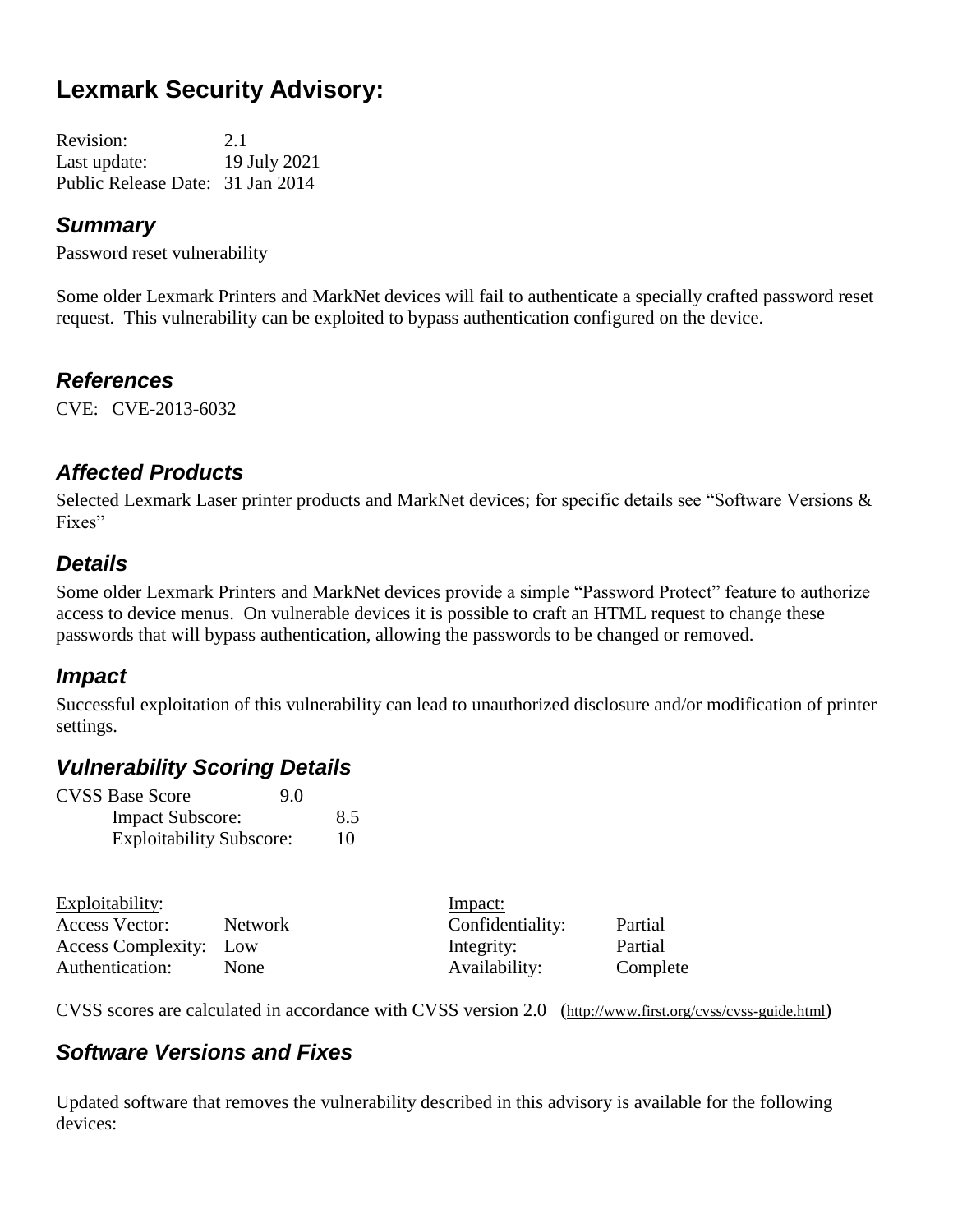| <b>Lexmark Models</b> | <b>Affected Releases</b> | <b>Fixed Releases</b>  |
|-----------------------|--------------------------|------------------------|
| X94x                  | LC.BR.P141 and previous  | LC.BR.P142 and later   |
| X85x                  | LC4.BE.P487 and previous | <b>Contact Lexmark</b> |
| X644 & X646           | LC2.MC.P373 and previous | LC2.MC.P374 and later  |
| X642                  | LC2.MB.P318 and previous | <b>Contact Lexmark</b> |
| W840                  | LS.HA.P252 and previous  | <b>Contact Lexmark</b> |
| T64x                  | LS.ST.P346 and previous  | LS.ST.P347 and later   |
| X64xef                | LC2.TI.P325 and previous | <b>Contact Lexmark</b> |
| C935dn                | LC.JO.P091 and previous  | <b>Contact Lexmark</b> |
| C920                  | LS.TA.P152 and previous  | <b>Contact Lexmark</b> |
| C78x                  | LC.IO.P187 and previous  | <b>Contact Lexmark</b> |
| X78x                  | LC2.IO.P335 and previous | <b>Contact Lexmark</b> |
| C77x                  | LC.CM.P052 and previous  | <b>Contact Lexmark</b> |
| X772                  | LC2.TR.P291 and previous | <b>Contact Lexmark</b> |
| C53x                  | LS.SW.P069 and previous  | <b>Contact Lexmark</b> |
| C52x                  | LS.FA.P150 and previous  | <b>Contact Lexmark</b> |
| 25xxN                 | LCL.CU.P114 and previous | <b>Contact Lexmark</b> |
| N4000                 | LC.MD.P119 and previous  | <b>Contact Lexmark</b> |
| N4050e                | GO.GO.N206 and previous  | <b>Contact Lexmark</b> |
| N70xxe                | LC.CO.N309 and previous  | <b>Contact Lexmark</b> |
| E450                  | LM.SZ.P124 and previous  | <b>Contact Lexmark</b> |
| E350                  | LE.PH.P129 and previous  | <b>Contact Lexmark</b> |
| E250                  | LE.PM.P126 and previous  | <b>Contact Lexmark</b> |

### *Workarounds*

Disabling the HTTP service (Embedded Web Server) on the device blocks the ability to exploit this vulnerability.

If the HTTP service must be left enabled, the problem can be mitigated by restricting the network devices that are permitted to communicate with the device. This can be accomplished by utilizing either the "Restricted Server List" feature, or via IPsec configuration on devices that support these features. Restricting the number of devices that can communicate with the printer limits the devices that can attempt to exploit the vulnerability.

# *Obtaining Updated Software*

To obtain firmware that resolves this issue or if you have special code, please contact Lexmark's Technical Support Center at [http://support.lexmark.com](http://support.lexmark.com/) to find your local support center.

### *Exploitation and Public Announcements*

Lexmark is not aware of any malicious use of the vulnerability described in this advisory

Lexmark would like to thank Jeff Popio and the CERT Coordination Center for bringing this issue to our attention.